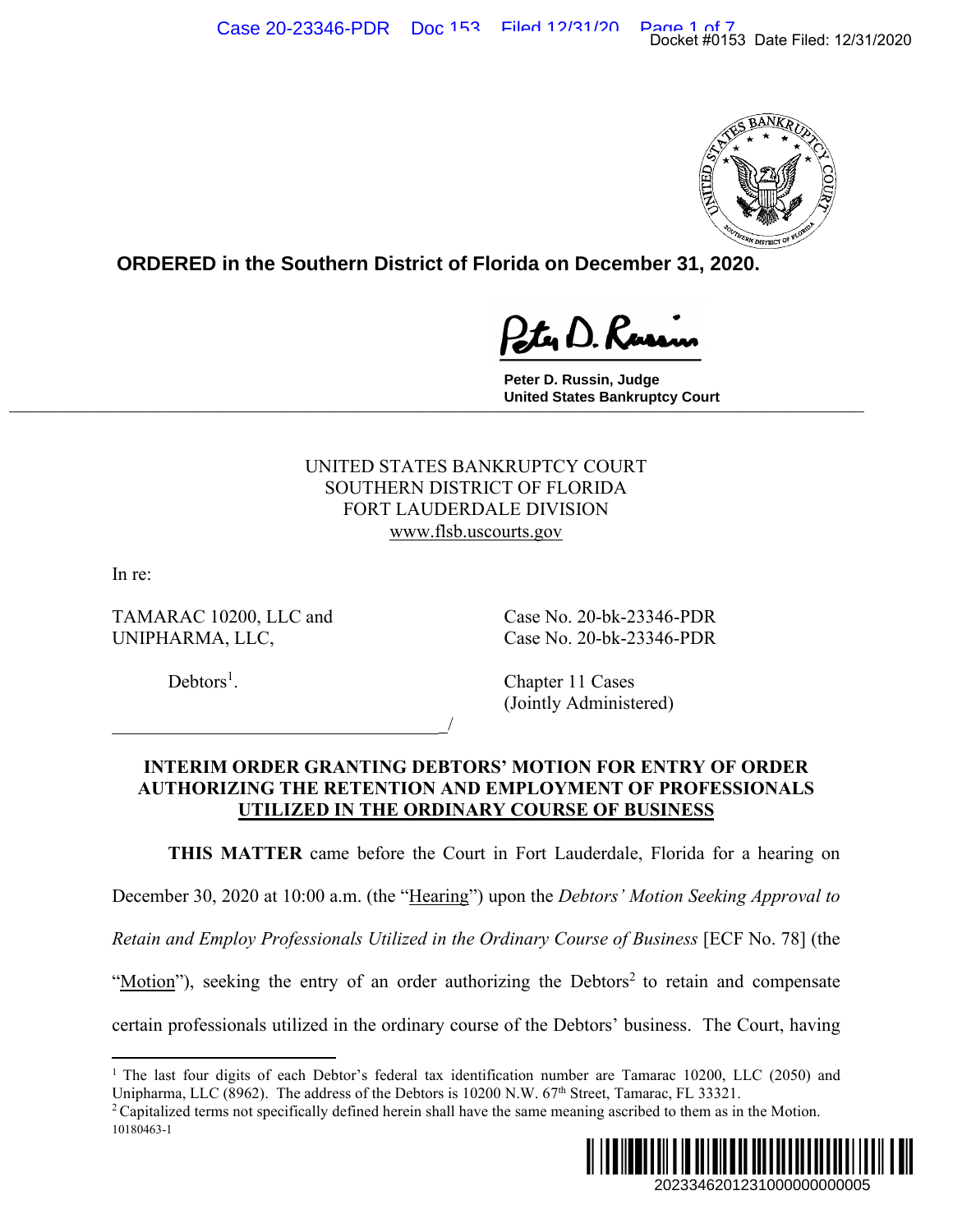#### Case 20-23346-PDR Doc 153 Filed 12/31/20 Page 2 of 7

considered the Motion, finds that: (a) the Court has jurisdiction over this matter pursuant to 28 U.S.C. §§ 157 and 1334; (b) venue is proper before this Court pursuant to 28 U.S.C. §§ 1408 and 1409; (c) this matter is core pursuant to 28 U.S.C. § 157(b)(2); (d) the Court may enter a final order consistent with Article III of the United States Constitution; (e) notice of the Motion and the Hearing thereon was sufficient under the circumstances and no other or further notice need be provided; (f) the relief requested in the Motion is in the best interests of the Debtors, their estates, their creditors and other parties in interest; and (g) upon a review of the record before the Court, including the legal and factual bases set forth in the Motion and the First Day Declaration and the statements made by counsel at the Hearing, and being otherwise fully advised in the premises, does for the reasons stated on the record of the Hearing, all of which are incorporated herein; and after due deliberation and sufficient cause appearing therefor, has determined that good and sufficient cause exists to grant the relief requested. Accordingly, it is

### **IT IS ORDERED THAT**:

## 1. The Motion is **GRANTED**, on an interim basis**.**

2. The Debtors are authorized, but not required, to retain and pay reasonable fees and expenses for the services of the Ordinary Course Professionals to assist and advise the Debtors in the operation of their business and to represent the Debtors in matters arising in the ordinary course of the Debtors' business up to a maximum of \$20,000.00 per month for each Ordinary Course Professional. For purposes of this interim Order, the Court is only approving the retention of, and the procedures set forth below to apply to the one Ordinary Course Professional identified in **Exhibit A** to the Motion, Paladin Management Group, LLC.

3. While only one Ordinary Course Professional was identified in Exhibit A to the Motion, entry of this Order is without prejudice to the Debtors retaining additional Ordinary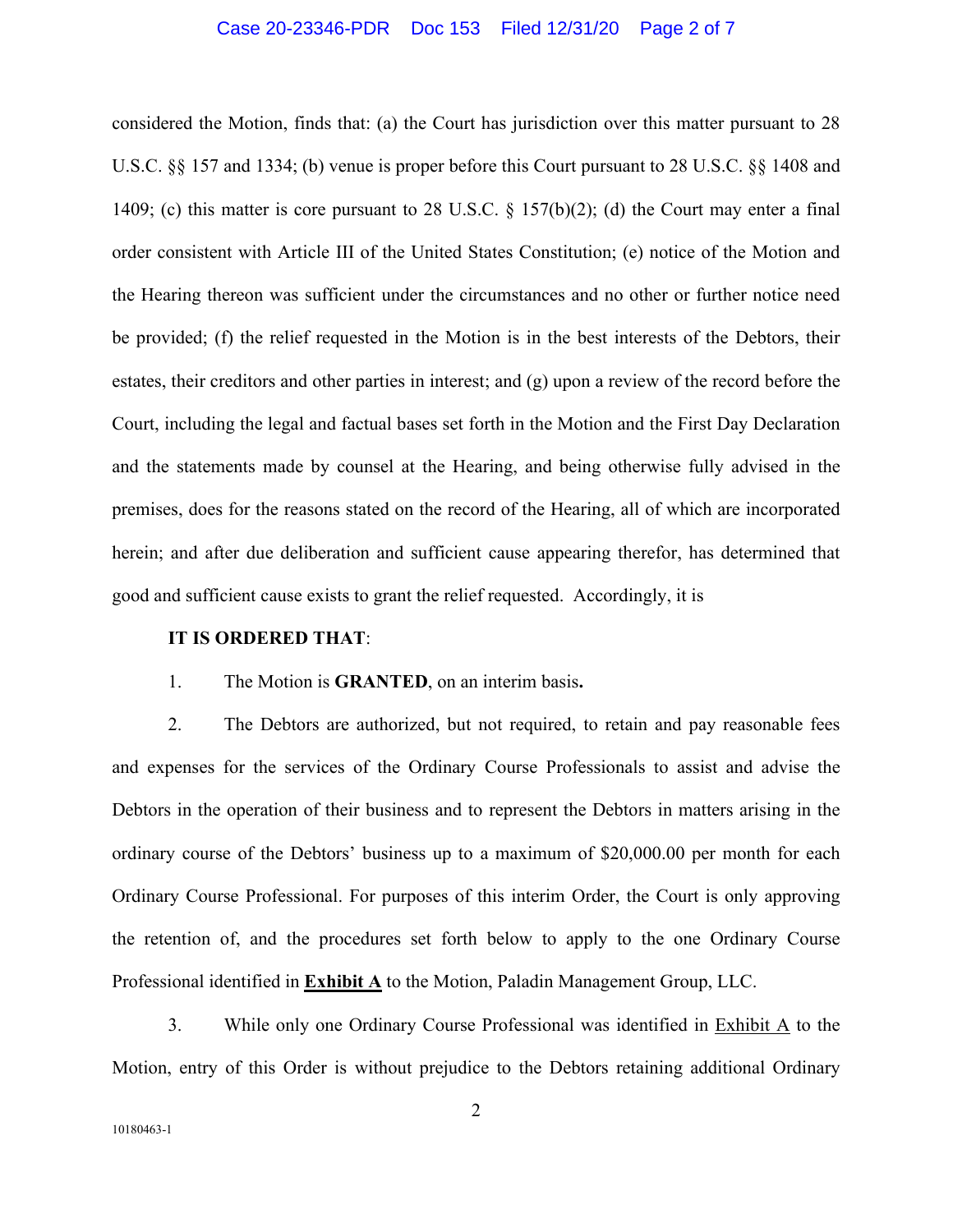## Case 20-23346-PDR Doc 153 Filed 12/31/20 Page 3 of 7

Course Professionals if, when and as necessary, subject to the terms and conditions in the second

sentence in paragraph 2, above.

4. The following procedures for the retention of the Ordinary Course Professionals

are hereby approved:

- a. The Debtors shall be authorized to pay, without formal application to the Court by any Ordinary Course Professional, 100% of the fees and disbursements to each of the Ordinary Course Professionals retained by the Debtors upon (i) each Ordinary Course Professional's submission of a Declaration of Disinterestedness (as defined below) and (ii) upon the Debtors' submission of an appropriate invoice setting forth in reasonable detail the nature of the services rendered after the Petition Date, in accordance with the respective professional's retention agreement; provided, however, that each Ordinary Course Professional's fees, excluding costs and disbursements, do not exceed \$20,000 per month while these chapter 11 cases are pending.
- b. Any payments to an Ordinary Course Professional in excess of the fee cap set forth in clause (a) above shall be subject to prior approval of the Court in accordance with sections 330 and 331 of the Bankruptcy Code, the Federal Rules of Bankruptcy Procedure, the Local Rules of the Bankruptcy Court for the Southern District of Florida (the "Local Rules"), the Fee Guidelines promulgated by the Executive Office of the United States Trustee, and any applicable orders of the Court.
- c. No later than twenty (20) days after the entry of an order granting this motion, each Ordinary Course Professional on the list annexed hereto as **Exhibit "A"** shall file with the Court and serve upon (i) the Office of the United States Trustee, 51 S.W. 1<sup>st</sup> Avenue, Ste. 1204, Miami, FL 33130 (Attn: Adisley M. Cortez-Rodriguez, Esq., Email: **Adisley.M.Cortez-**Rodriguez@UST.DOJ.GIV (the "U.S. Trustee"); (i) Debtors, Berger Singerman LLP, 1450 Brickell Avenue, Suite 1900, Miami, Florida 33131 (Attn: Paul Steven Singerman, Esq., Email: singerman@bergersingerman.com and Christopher Andrew Jarvinen, Esq., Email: cjarvinen@bergersingerman.com); (iv) attorneys for secured creditor, NHTV ULM Holdings LLC, Weil, Gotshal & Manges LLP, 767 Fifth Avenue, New York, NY 10153 (Attn: Ray C. Shrock, P.C., Email: ray.schrock@weil.com, Alexander Welch, Esq., Email: alexander.welch@weil.com and Bryan R. Podzius, Esq., Email: bryan.podzius@weil.com); and (v) attorneys for Official Committee of Unsecured Creditors, Fox Rothschild LLP, 321 N. Clark Street, Suite 1600, Chicago, IL 60654 (Attn: Gordon Gouveia, Esq., Email: ggouveia@foxrothschild.com and Heather Ries, Esq., Email: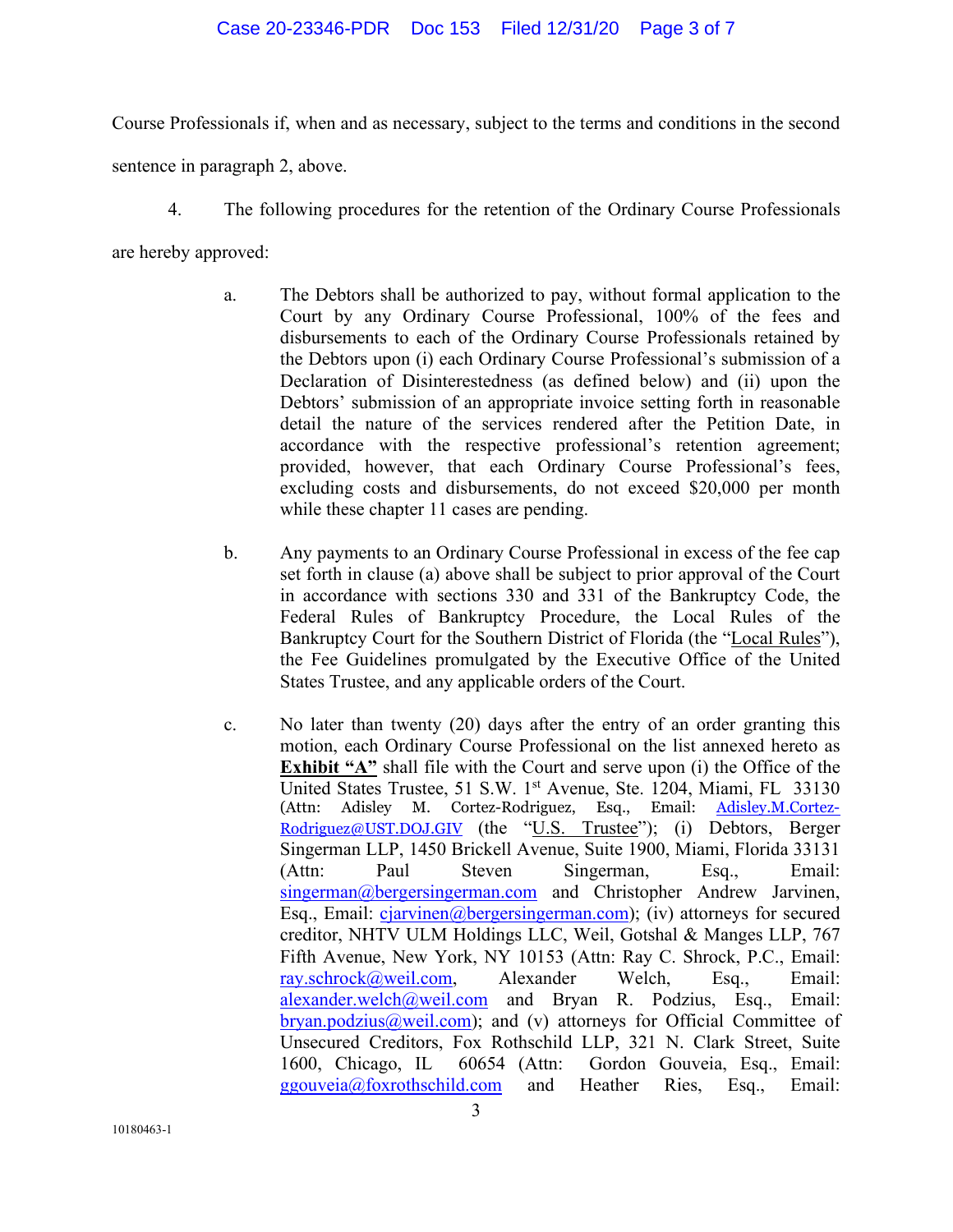## Case 20-23346-PDR Doc 153 Filed 12/31/20 Page 4 of 7

hries@foxrothschild.com) (together, the "Notice Parties") a declaration of disinterestedness (the "Declaration of Disinterestedness") substantially similar to the form attached to the Motion as **Exhibit "B"**.

- d. The Notice Parties shall have ten (10) days after the service of each Ordinary Course Professional's Declaration of Disinterestedness (the "Objection Deadline") to object to the retention of such Ordinary Course Professional. The objecting party shall serve any such objection upon the Notice Parties and the respective Ordinary Course Professional on or before the Objection Deadline. If any such objection cannot be resolved within ten (10) days of its receipt, the matter shall be scheduled for hearing before the Court at the next regularly scheduled omnibus hearing date or other date otherwise agreeable to the parties thereto. If no objection is received from any of the Notice Parties by the Objection Deadline with respect to any particular Ordinary Course Professional, the Debtors shall be authorized as a final matter to retain and pay such Ordinary Course Professional to whom an objection was not filed.
- e. Beginning on April 1, 2021 and on the first day of each quarter thereafter in which these Chapter 11 cases are pending, the Debtors shall file with the Court and serve on the Notice Parties a statement with respect to each Ordinary Course Professional paid during the immediately preceding three-month period. Each Ordinary Course Professional's statement shall include the following information: (i) the name of the Ordinary Course Professional; (ii) the aggregate amounts paid as compensation for services rendered and reimbursement of expenses incurred by that Ordinary Course Professional during the reported quarter; and (iii) a general description of the services rendered by that Ordinary Course Professional.
- f. The Debtors reserve the right to supplement the list of Ordinary Course Professionals as necessary to add or remove Ordinary Course Professionals from time to time in its sole discretion, without the need for any further hearing and without the need to file individual retention applications for newly added Ordinary Course Professionals. In such event, the Debtors propose to file a notice with the Court listing the additional Ordinary Course Professionals that the Debtor intends to employ (the "Ordinary Course Professional Notice") and to serve notice on the Notice Parties. Additionally, each additional Ordinary Course Professional listed in the Ordinary Course Professional Notice shall serve a Declaration of Disinterestedness on the Notice Parties. If, within ten (10) days of service of the Declaration of Disinterestedness, no objections are filed to any such additional Ordinary Course Professional, then retention of the Ordinary Course Professionals shall be deemed approved by the Court without a hearing or further order.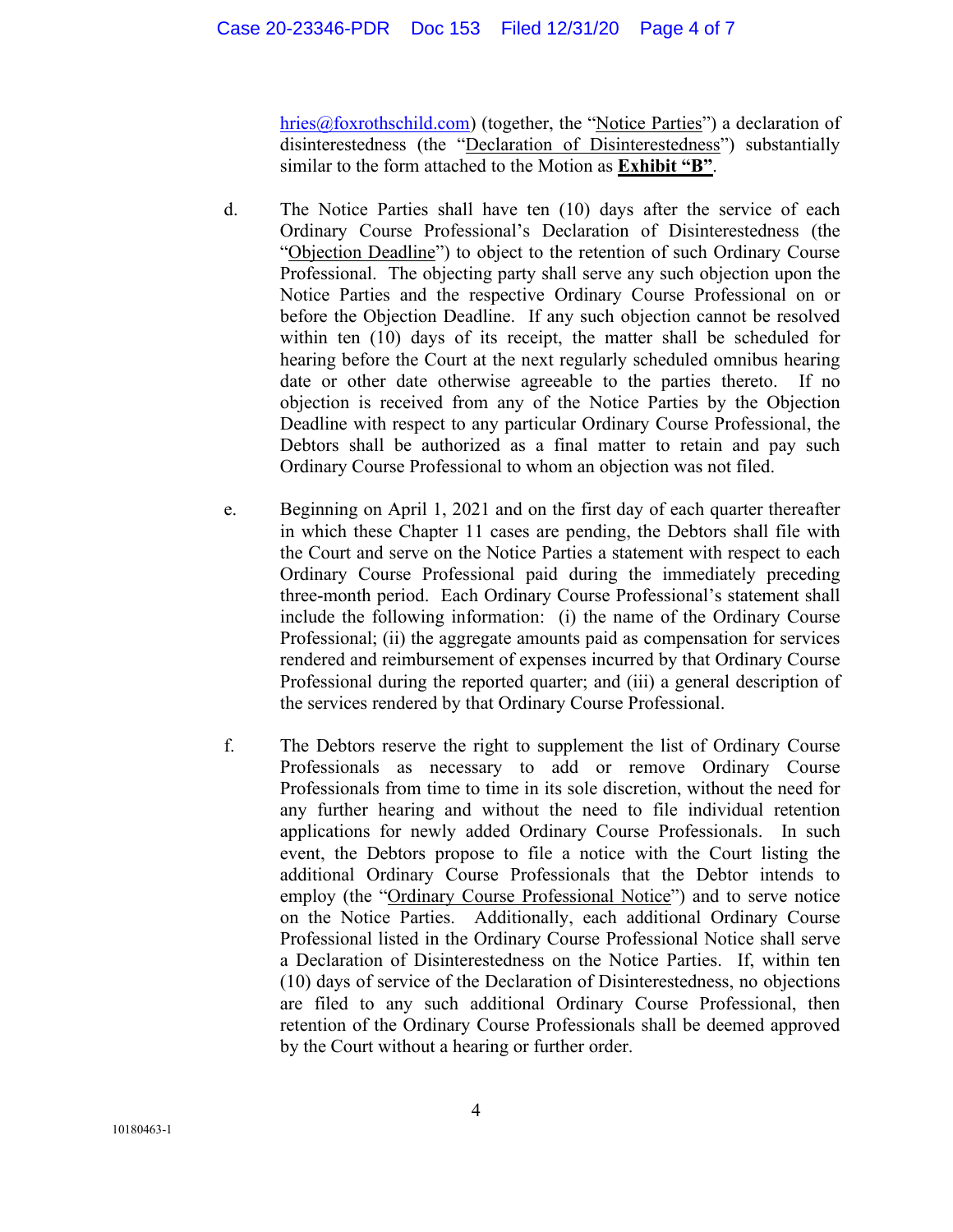### Case 20-23346-PDR Doc 153 Filed 12/31/20 Page 5 of 7

5. Notwithstanding the relief granted in this Order, any payment made by the Debtors pursuant to the authority granted herein shall be subject to and in compliance with any interim or final order entered by the Court approving the Debtors' entry into any post-petition debtor in possession financing facility (the "DIP Financing Order"). To the extent that there is any inconsistency between the terms of this Order and the DIP Financing Order, the terms of the DIP Financing Order shall control.

6. Notwithstanding the relief granted herein and any actions taken hereunder, nothing contained in the Motion or this Order or any payment made pursuant to this Order shall constitute, nor is it intended to constitute, an admission as to the validity or priority of any claim against the Debtors, a waiver of the rights of the Debtors or any party in interest to subsequently dispute such claim, or the assumption or adoption of any agreement, contract, or lease under section 365 of the Bankruptcy Code.

7. All time periods set forth in this Order shall be calculated in accordance with Bankruptcy Rule 9006(a).

8. The Debtors are authorized to take all actions necessary to effectuate the relief granted pursuant to this Order in accordance with the Motion.

9. Notwithstanding the possible applicability of Bankruptcy Rules 6004(h), 7062 or 9014, the terms and conditions of this order shall be immediately effective and enforceable upon its entry.

10. The Court shall conduct a final hearing (the "Final Hearing") on the Motion on **January 28, 2021 at 1:30 p.m. by VIDEO CONFERENCE.** 

11. \*\*IMPORTANT<sup>\*\*</sup> The hearing scheduled by this Order will take place only by video conference. **DO NOT GO TO THE COURTHOUSE**. Attorneys must advise their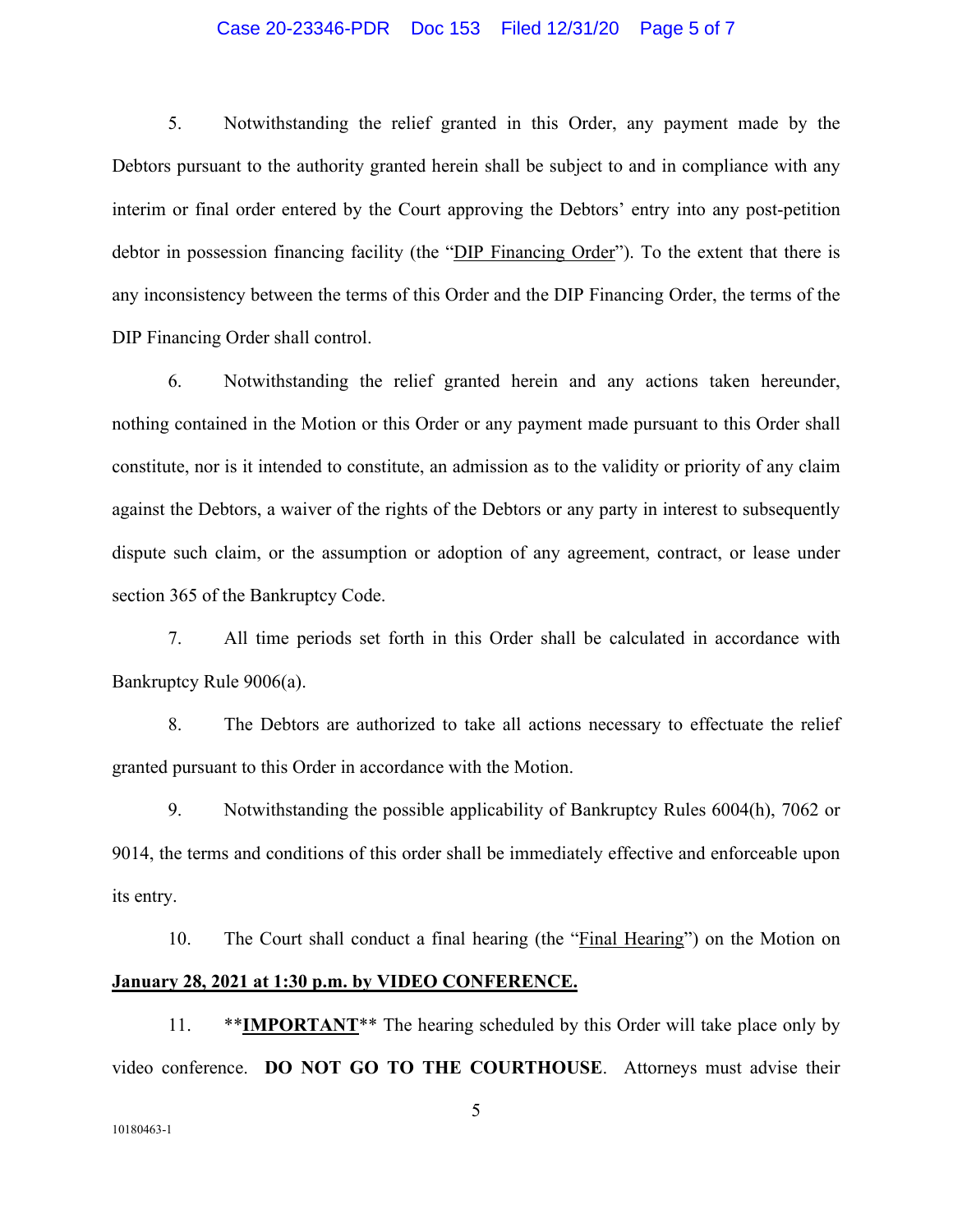### Case 20-23346-PDR Doc 153 Filed 12/31/20 Page 6 of 7

clients not to appear at the courthouse. To participate in the hearing by video conference please refer to the instructions under the name of the presiding Judge on the Court's web site, www.flsb.uscourts.gov.

12. To register for the video conference, manually enter the following registration link in a browser:

https://www.zoomgov.com/meeting/register/vJItc-morD0iGqquaZSYA7AJi9L2zx7NL60

13. **PLEASE NOTE**: No person may record the proceedings from any location by any means. The audio recording maintained by the Court will be the sole basis for creation of a transcript that constitutes the official record of the hearing. Although conducted using video conferencing technology, the hearing is a court proceeding. The formalities of the courtroom must be observed. All participants must dress appropriately, exercise civility, and otherwise conduct themselves in a manner consistent with the dignity of the Court.

14. The Court retains jurisdiction with respect to all matters arising from or related to the implementation of this Order.

# # #

Submitted by: Paul A. Avron, Esq. pavron@bergersingerman.com BERGER SINGERMAN LLP 1450 Brickell Avenue, Ste. 1900 Miami, FL 33131 Telephone: (305) 755-9500 Facsimile: (305) 714-4340

*(Paul A. Avron, Esq. is directed to serve a copy of this order on interested parties and file with the Court a certificate of service.)*